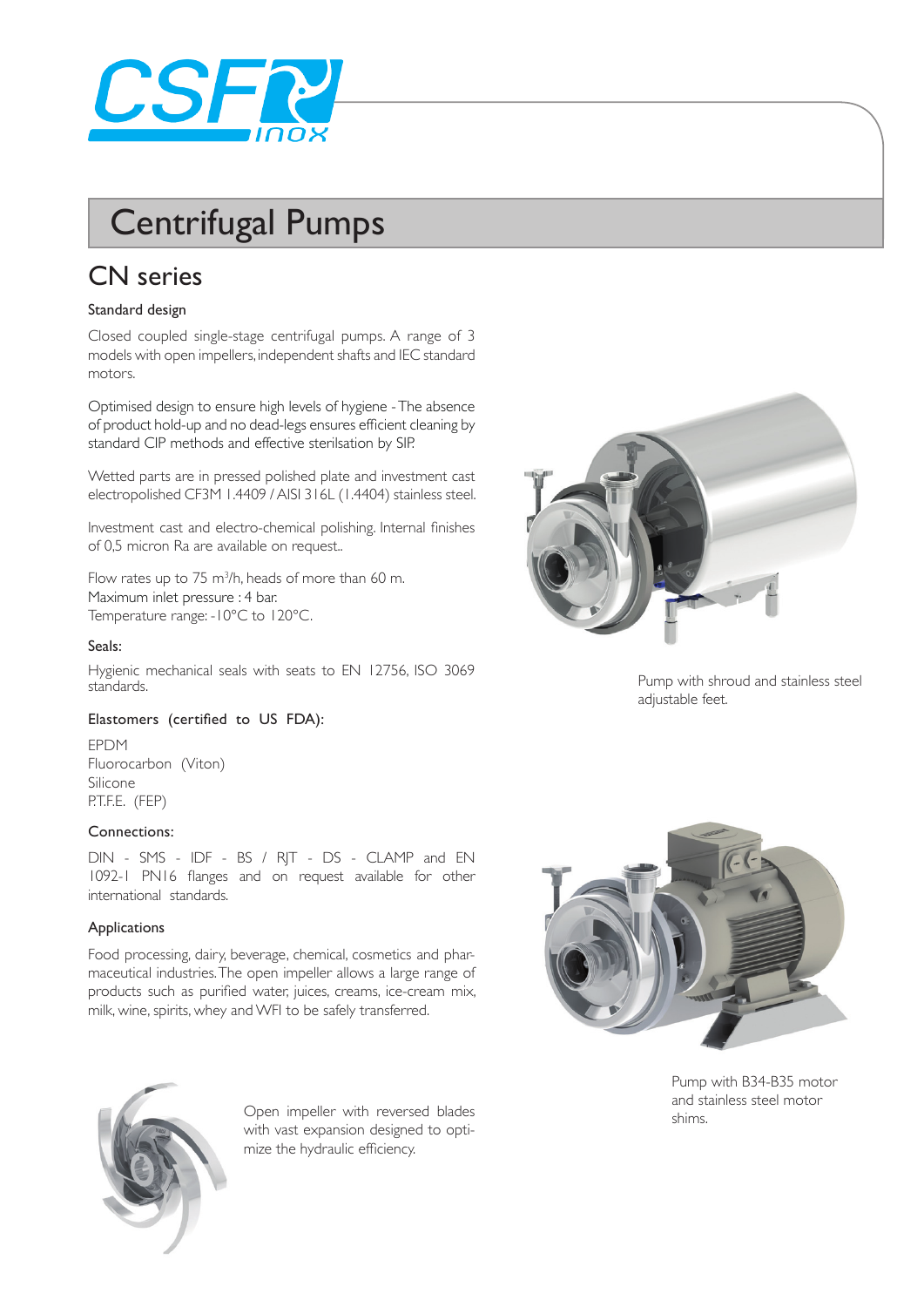#### GENERAL DIAGRAMS



 $\frac{H}{[ft]}$ 

Performance applies to H<sub>2</sub>O at 20 °C, 1013 millibar  $Q[m^3/h]$   $\qquad \qquad$   $\qquad \qquad$  Data not binding

 $Q[m^3/h]$ 



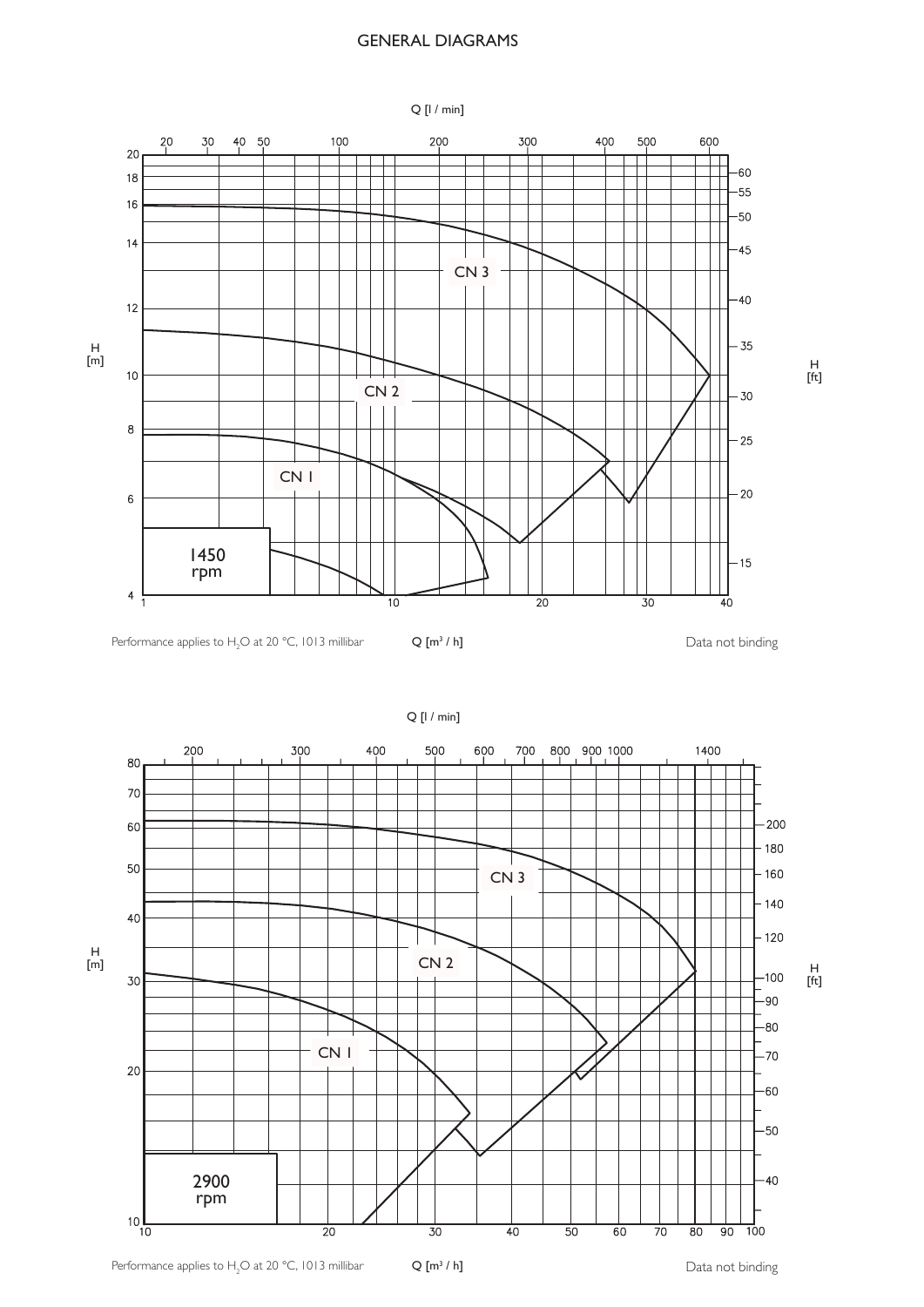All stainless construction, with standard B34-B35 motor, separate pump shaft with clamp coupling, internal product seal and an open impeller.

> The clamp casing and seal design allow quick disassembly for inspection, cleaning and maintenance. It also enables the delivery port to be rotated to any position for easy installation and drainage.

Motor shroud.



### OVERALL DIMENSIONS



Dimensions not binding - DN = DIN 11851 male threaded connections with standard IEC/EN motors

| Pumps           | IEC motors<br>size: |    | DNa DNm | A              | B          | C     | D            | E   | E,        | G   | Н   | К   | К,                 | ØR                          |     |     | $\blacksquare$ |     | U  | $\vee$ |
|-----------------|---------------------|----|---------|----------------|------------|-------|--------------|-----|-----------|-----|-----|-----|--------------------|-----------------------------|-----|-----|----------------|-----|----|--------|
| CN <sub>1</sub> | 80                  | 50 | 40      | 73             | 277        | 153,5 | 100          | 125 | 155       | 86  | 80  | 463 | 584                | $\overline{0}$<br>673<br>12 | 183 | 263 | 286            | 303 | 40 |        |
|                 | 90                  |    |         |                | 282,5      |       |              | 40  | 165       |     | 90  | 501 | 597                |                             |     | 273 | 318            |     |    | 127    |
|                 | 100                 |    |         |                | 319,5      | 183,5 | $ 40\rangle$ | 160 | 196       |     | 100 | 572 |                    |                             |     | 283 | 389            | 369 | 50 |        |
|                 | 112                 |    |         |                |            |       |              | 190 | 226       |     | 112 | 591 |                    |                             |     | 295 | 402            |     |    |        |
|                 | 132 S               |    |         |                | 357,5      |       | 178          | 216 | 256       |     | 132 | 627 | 744                |                             |     | 315 | 412            | 380 | 60 |        |
| CN <sub>2</sub> | 80                  | 65 | 50      | 79             | 286        | 157   | 100          | 125 | 155       | 108 | 80  | 472 | 593                |                             | 200 | 280 | 286            | 303 | 40 |        |
|                 | 90 S                |    |         |                | 292        |       |              | 40  | 165       |     | 90  | 508 | $ 0\rangle$<br>606 |                             |     | 290 | 317            |     |    |        |
|                 | 90 L                |    |         |                |            |       | 125          |     |           |     |     |     |                    |                             |     |     |                |     |    | 154    |
|                 | 100                 |    |         |                | 329<br>355 |       | 40           | 160 | 196       |     | 100 | 580 | 683                | 2                           |     | 300 | 388            | 369 | 50 |        |
|                 | 112                 |    |         |                |            | 187   |              | 190 | 226       |     | 112 | 598 |                    |                             |     | 312 | 400            |     |    |        |
|                 | 132 S               |    |         |                |            |       | $ 40\rangle$ | 216 | 256       | 132 | 635 | 753 |                    |                             | 332 | 432 | 380            | 60  |    |        |
|                 | 132 M               |    |         |                |            |       | 178          |     |           |     |     | 673 |                    |                             |     |     |                |     |    |        |
|                 | 160                 |    |         |                | 404        | 217   | 254          | 254 | 300       |     | 160 | 778 | 911                | 15                          |     | 360 | 528            | 473 | 50 |        |
| CN <sub>3</sub> | 90 S                | 80 | 65      | 8 <sub>1</sub> | 296        | 159   | 100          |     | 40<br>164 | 129 | 90  | 519 | 609                | $\overline{10}$             | 255 | 345 | 318            | 303 | 40 |        |
|                 | 90 L                |    |         |                |            |       | 125          |     |           |     |     |     |                    |                             |     |     |                |     |    | 179    |
|                 | 100                 |    |         |                |            | 189   | $ 40\rangle$ | 160 |           |     | 100 | 585 | 687                |                             |     |     |                | 369 | 50 |        |
|                 | 112                 |    |         |                |            |       |              | 190 |           |     | 112 | 604 |                    |                             |     |     |                |     |    |        |
|                 | 132S                |    |         |                | 358,5      | 188,5 | 40           | 216 | 256       |     | 132 | 640 | 757                | 2                           |     | 387 | 432            | 380 | 60 |        |
|                 | 132 M               |    |         |                |            |       | 178          |     |           |     |     | 678 |                    |                             |     |     |                |     |    |        |
|                 | 160                 |    |         |                | 407,5      | 218,5 | 254          | 254 | 300       |     | 160 | 784 | 915                | 15                          |     | 415 | 588            | 473 | 50 |        |